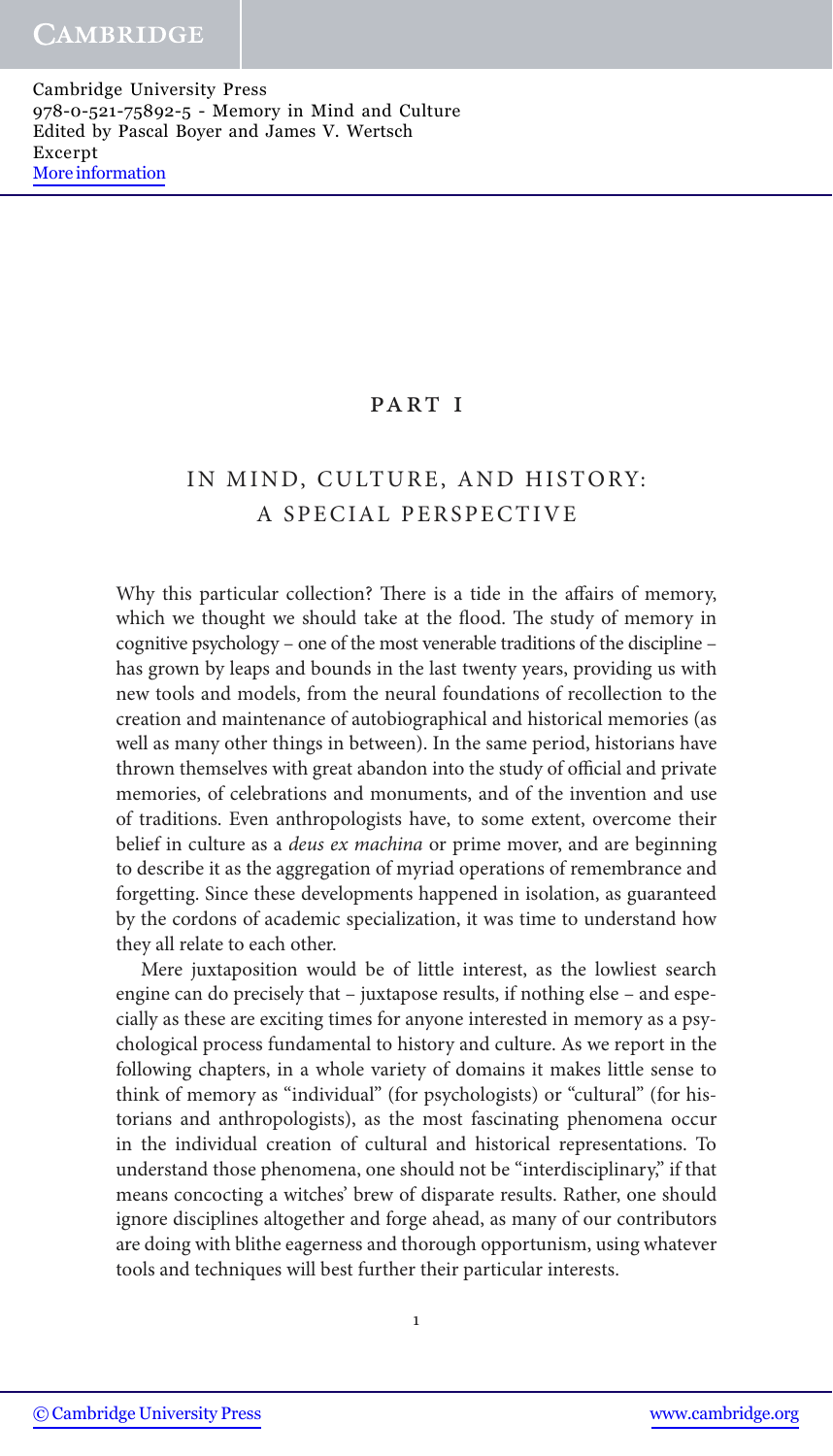2 *In Mind, Culture, and History: A Special Perspective*

So this volume presents a *special* perspective, emphasizing the role of memory processes in the construction of self-identity, of shared cultural norms and concepts, and of historical awareness. Although the results are fairly new and the techniques suitably modern, the vision itself is, of course, related to the work of precursors such as Frederic Bartlett and Alexandr Romanovich Luria, who in very different ways represent the starting point of a serious psychology of human culture.

A perspective is not a doctrine, nor should it be. This volume does not offer a definitive and synthetic view of human memory's contribution to culture and history, because that is neither possible nor desirable in the current state of our knowledge. But a perspective is what one needs as a guiding principle in the exploration of a vast literature. That is how the present volume was intended, and we hope that it will be used as a scholarly but reader- and student-friendly introduction to the domain of memory processes and their cultural effects.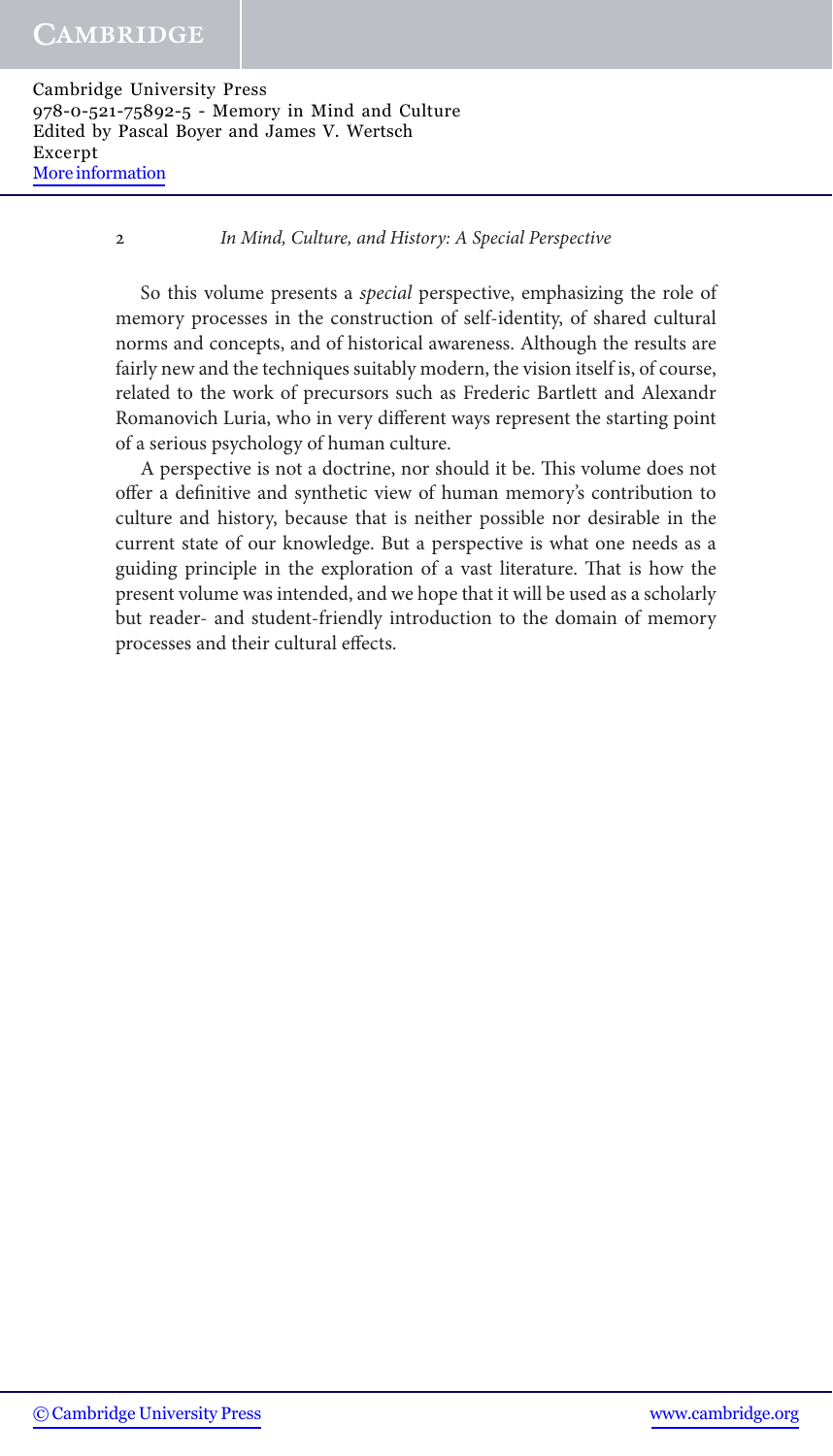**1**

# What Are Memories For? Functions of Recall in Cognition and Culture

## Pascal Boyer

What is memory for? The easy and spontaneous answer is that "memory is for storing information about the past," "memory helps us preserve past events," and variations on that theme. But what is the point of *that*? Why should any organism have that kind of a capacity? What good is it? Surprisingly, this is not a topic that has received much attention from specialists of memory. There are, of course, many models and accounts of memory in psychology, but they generally focus on the internal workings of the organ, as it were, rather than its function in relation to the rest of human behavior. So it makes sense to ask, what does memory actually do? If we follow an organism around and try to understand its behavior, can we say that some of that behavior is influenced by memory? When? How? Perhaps, as we form a better idea of what memory does, we will be able to make more informed guesses about what memory is for and how it came to be.

## Memory Is for the Present – So Why Memories?

Obviously, we have memory because of evolution, because of the kinds of organisms we are, as a consequence of our evolutionary history. Now the past does not affect an organism, except through its consequences for present circumstances. So if we consider memory as a biological function, we are led to consider that memory is certainly not about the past but about present and future behavior. Memory has a biological function to the extent that it serves to organize current behavior.

Why would efficient behavior require any connection to the past? To answer this question, it helps to step back from what we know of memory and consider cognitive design in terms of biological engineering. Behavior should be appropriate, given the relevant features of the environment. Storing information about the past may be of use to organisms that (a) live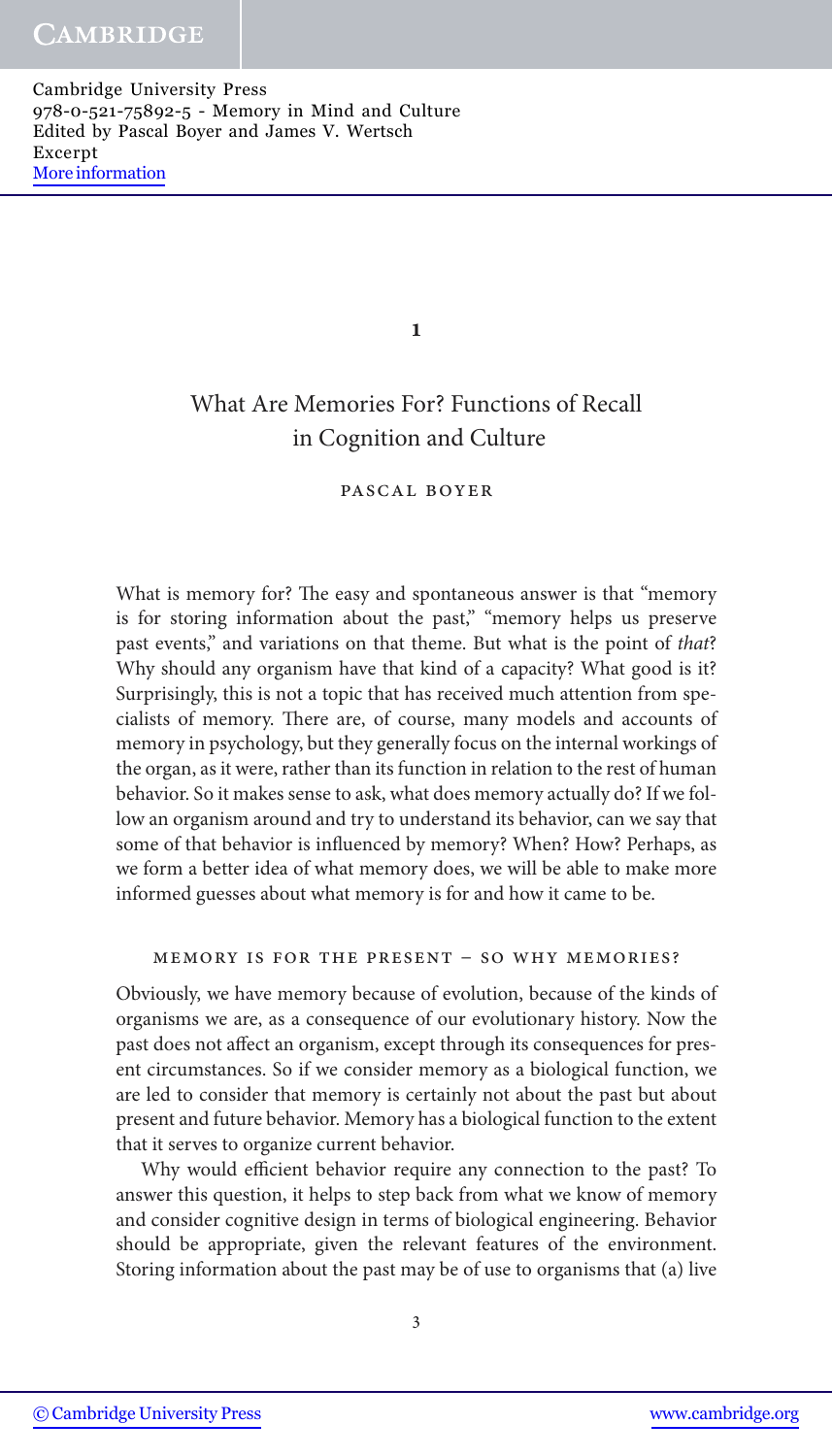4 *In Mind, Culture, and History: A Special Perspective*

in environments stable enough that past situations carry information about present ones; and (b) cannot directly grasp, through perceptual processes, all the relevant features of their present environment. If all a paramecium needs is information about the salinity gradient of its environment, then it needs perception but not memory, both because salinity can be directly sensed and because the environment is constantly changing. We and most other animals are more complex organisms, depending on richer information about our environments, and the relative stability of these environments means that the past carries potential information about the present.

This makes good evolutionary sense of some of our memory systems. Psychologists generally distinguish between semantic, episodic, and procedural memory stores. Having *semantic* memory, in the usual sense of stable, declarative, and accessible knowledge of the environment, allows us to extract relevant information about current situations from past state of affairs. Whatever is stable across time is in our semantic memory. In the same way, various forms of *procedural* memory (skills, expectations, priming) have a straightforward biological function. They provide fast, appropriate responses modeled by past encounters – frequent and distant in the case of skills, unique and recent in the case of priming.

In this scheme of things, it is more difficult to explain why any organisms should have *episodic* memories, or what we most commonly refer to as simply "memories" – information about unique, specific situations that they encountered in the past. What is the point of that? The answer may seem straightforward enough – we recall the past so we can learn from it – but the existence of semantic and procedural forms of memory shows that episodic memories are not really of much help. The different forms of learning observed in natural organisms, from operant and classical conditioning, to associations, to more complex forms of information-processing, all reflect the influence of past situations on present cognition – but not via memories of particular episodes. If anything, it would seem that organisms learn about the past mostly to the extent that they can extract from past situations what is *not* unique about them, and what will be relevant in the future. So why do we have this interesting, and to human minds extraordinarily important, capacity to store unique episodes?

## Episodic Memory and Time Travel

Episodic memory was originally defined as knowledge of the "what, when, where" of a scene, as opposed to information that could be extracted from either a single or multiple situations without reference to these individual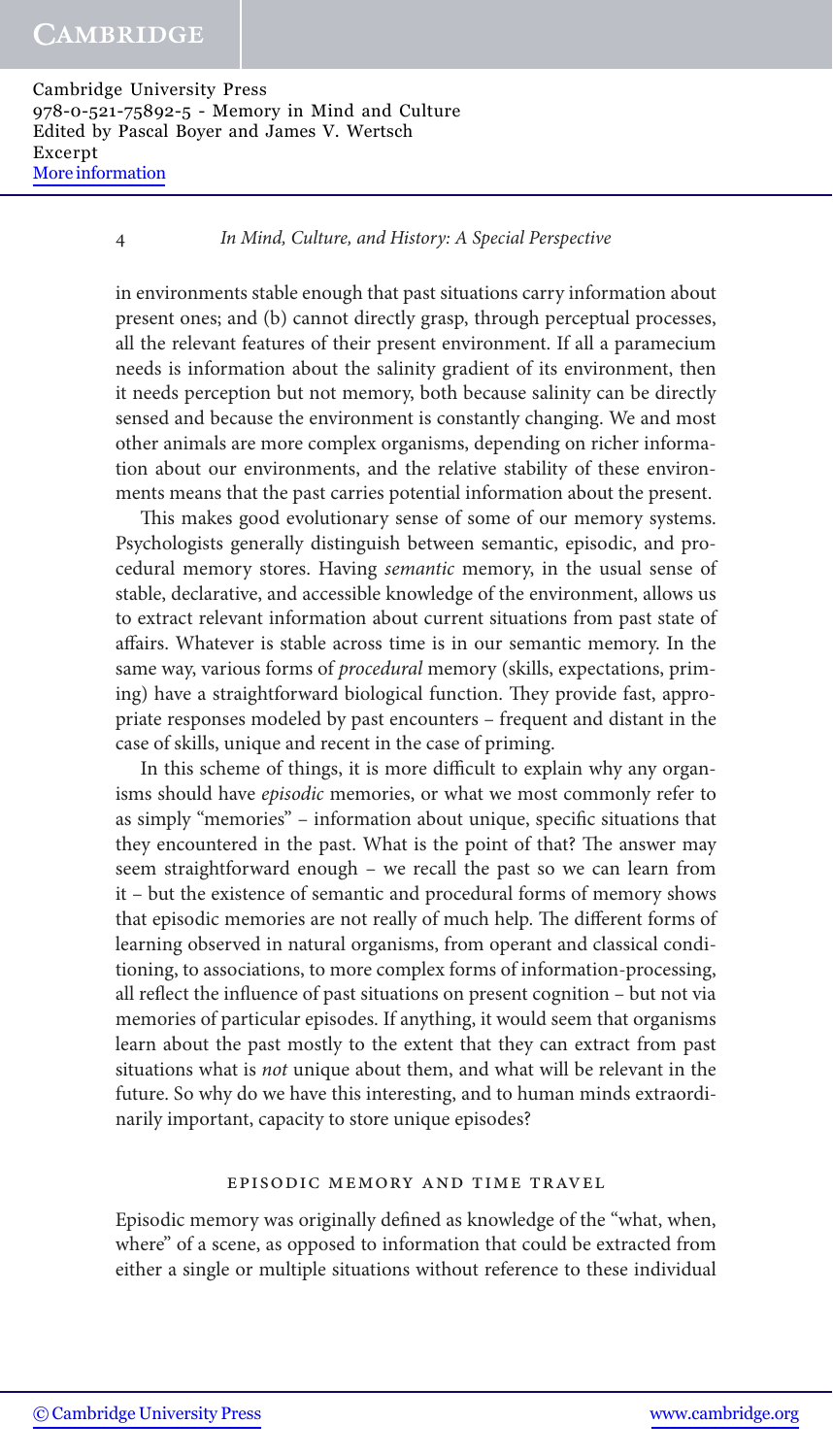#### *What Are Memories For?* 5

situations (Tulving, 1983). The technical distinction between "episodic" and "semantic" stores captured (but also modified) a familiar if not altogether precise assumption that there is a difference between "memories" in the ordinary sense on the one hand and knowledge or skills on the other.

However, this definition in terms of what-where-when soon proved less than satisfactory. It turns out that we often have information about whatwhere-when for situations that we did not actually experience; conversely, many autobiographical memories lack at least some of that information. Temporal markers in particular are known to be rather poor cues in autobiographical memory (Brewer, 1988; Robinson, 1976; Wagenaar, 1986). More important, the early definition of episodic memory did not capture one of its essential features, at least in humans, namely, our capacity to *reexperience* past situations. As episodic memory often consists of imaginatively revisiting the original scene; it can be described as "mental time-travel" (Suddendorf & Corballis, 1997; Tulving, 2001).

The terms "what-where-when memory" and "mental time-travel" (henceforth WWW and MTT) correspond to distinct phenomena, accessing information about a great many unique details of past experiences on the one hand and constructing a simulation of the affective as well as sensoryperceptual experience itself on the other.

Imagery and affective tenor are essential to the specific phenomenology of recollection and trigger a powerful indication that the scene really occurred as mnemonic reconstruction depicts it, that is, it is what psychologists call a "remember," and not just a "know" memory (Roediger, Wheeler, & Rajaram, 1993; Tulving, 1985). The assumption may be misleading, as we know from research on memory illusions, but is nonetheless almost inescapable. If the memory of it feels like reliving the scene, then we think we really experienced *that* scene (Johnson & Raye, 1981; Ross, Buehler, & Karr, 1998).

## Autobiographical Memory from Phenomenological Records

Conway and colleagues proposed a synthetic model to summarize the connections between knowledge of self-related facts and episodic recollection (Conway, 2001; Conway & Pleydell-Pearce, 2000). Self-memory knowledge consists of a hierarchy of representations, including at the topmost level a version of one's *life-story*, a general narrative that combines several, lowerlevel *lifetime periods*. These correspond to such extended periods as "when I was at school" or "when we lived in Italy." Each of these periods is characterized by a set of relevant *general events*, for example, "taking the school bus,"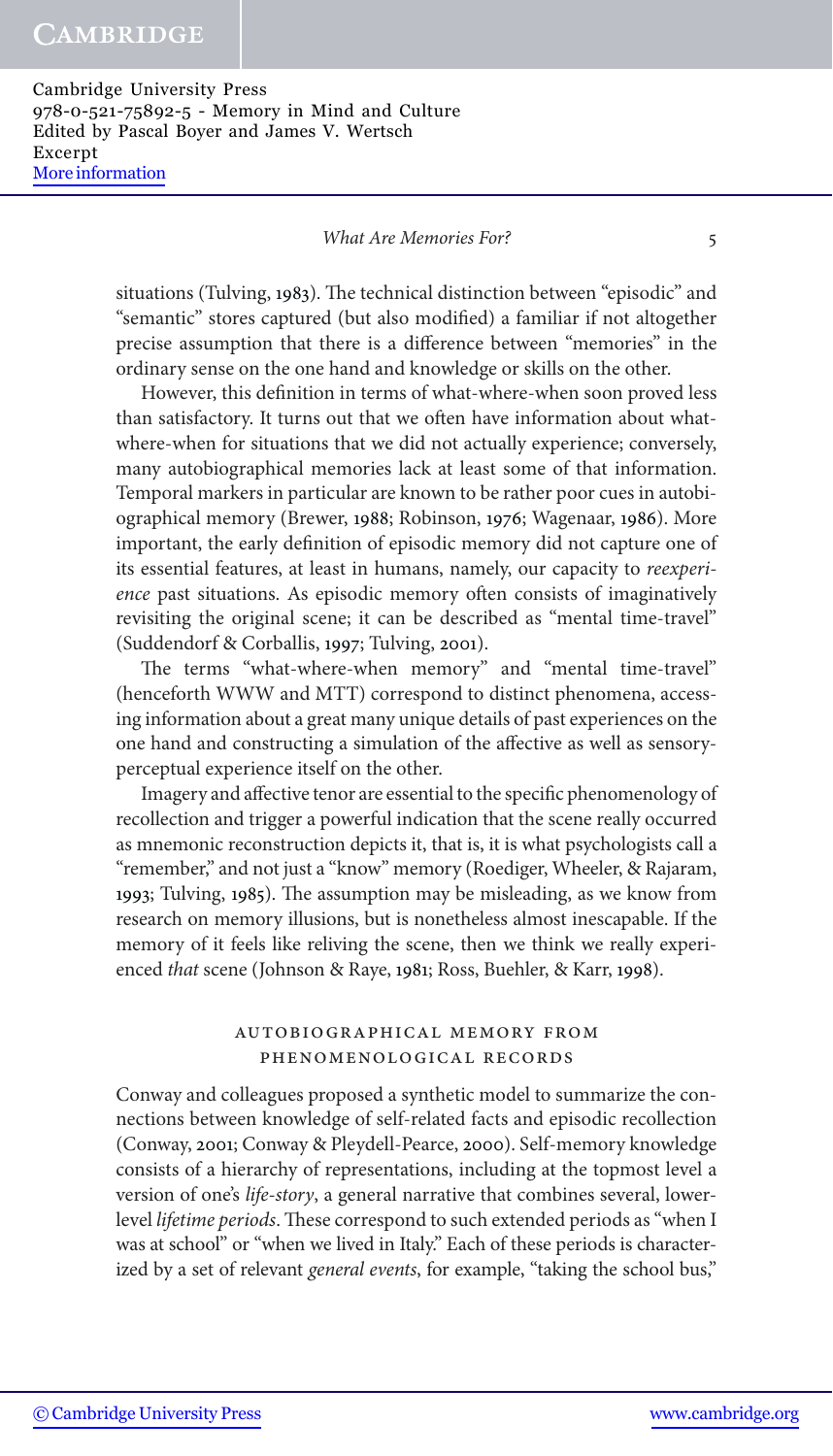6 *In Mind, Culture, and History: A Special Perspective*

"show and tell," or "having my morning *cappuccino.*" The general event representations are themselves linked to episodic memories proper, that is, records of short specific experiences that Conway calls *phenomenological records.*

Phenomenological records have the following properties: (1) They retain summary records of *sensory-perceptual-conceptual-affective* processing derived from working memory; (2) they represent *short time slices*, typically limited to the contents of consciousness as one specific goal was being pursued; (3) these contents are represented roughly in *order of occurrence*; (4) the records are only retained in a durable form if they become *linked to knowledge* of one's own life (autobiographical facts); (5) they are recollectively *experienced* when accessed; (6) they provide *specificity* to representations of general autobiographical events; (7) their *neural correlates* may be separate from other autobiographical knowledge networks (Conway & Pleydell-Pearce, 2000). The combination of semantic memory and phenomenological records would suggest that "memories" of one's own experience come in a great variety of shapes, from the most specific – the raw record of experience, as it were – to the most abstract – the association of a mere fragment of experience with a lot of knowledge (Schacter et al., this volume).

This capacity for autobiographical memory is served by a variety of orchestrated but distinct cognitive systems. Rubin (2006), for instance, notes that recollection certainly involves modality-specific stores – memory for specific visual, auditory, and linguistic information – as well as a capacity for visual imagery (Watson & Rubin, 1996). Beyond these external sources of information, three specific capacities in particular are engaged in autobiographical recall: (1) *self-reflection* – an ability to have thoughts about one's own experiences as meta-representations (so experienced past is an experience but not a hallucination); (2) a sense of *personal agency and ownership*, which connects current thoughts and intentions to a unified self; (3) an ability to represent a *continuous self* enduring through time (Klein, German, Cosmides, & Gabriel, 2004). Impairment of any of these capacities results in dramatically altered autobiographical memory. For instance, autistic patients whose meta-representational abilities are impaired have poor autobiographical memories. The same goes for those schizophrenic patients with a disrupted sense of ownership (e.g., delusions of thought- control) (Elvevåg, Kerbs, Malley, Seeley, & Goldberg, 2003). Autobiographical memory is also poor in subjects like young children whose sense of enduring temporality is rudimentary (Klein et al., 2004).

To sum up, having episodic memories consists of constructing a plausible, seemingly veridical though vicarious form of experience from the faint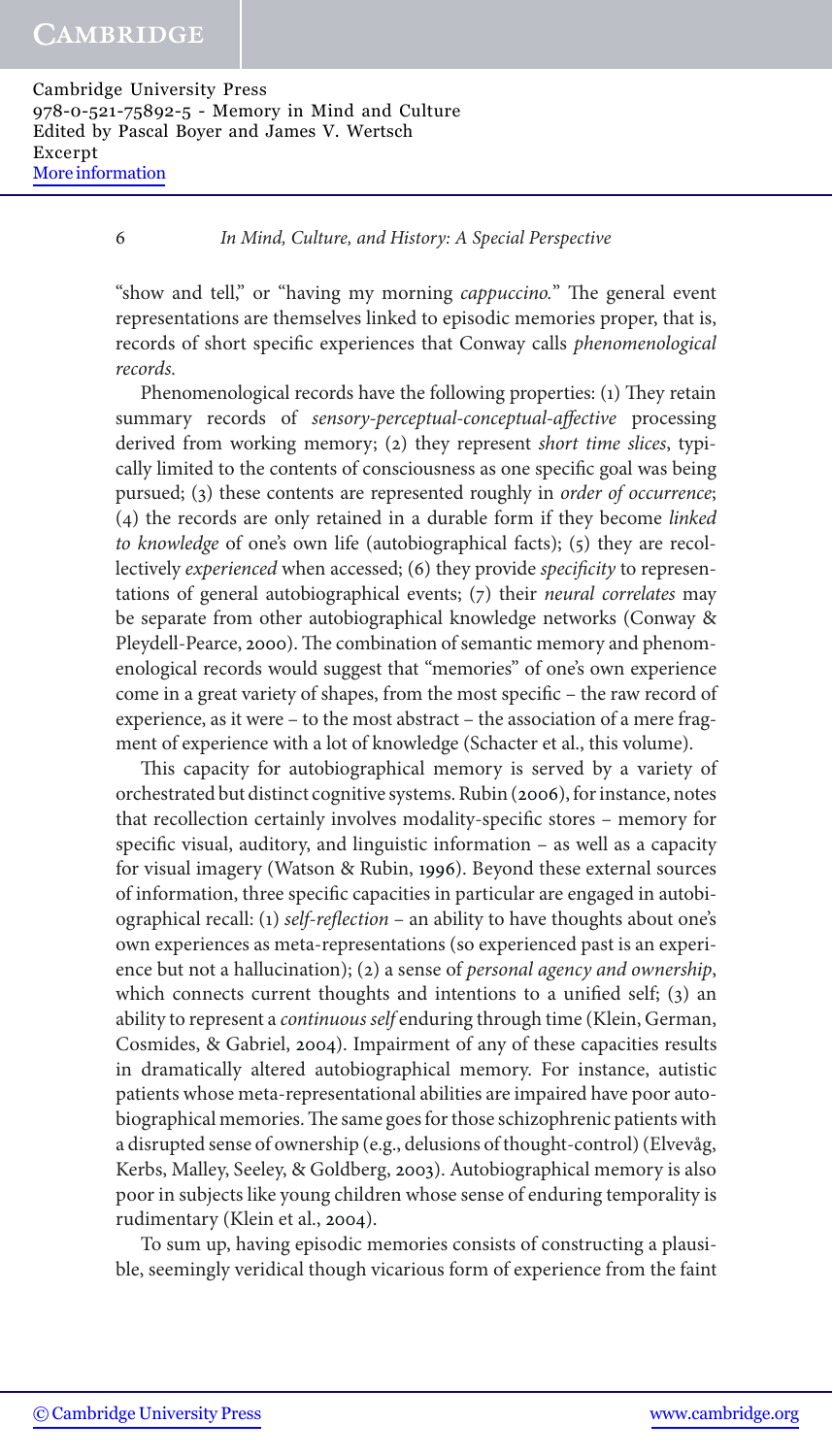*What Are Memories For?* 7

cloth of records of consciousness, within the frames supplied by knowledge of one's past. The result is an imaginative engagement with the past – but what are the effects of such engagement?

## Memories for the Self

One main answer, from the psychological literature, is that memories constitute the self (Rubin, 1996) – a representation of distinctive personhood through particular facts "owned" by the person (Klein, 2001). This is actually a classical philosophical assumption found, for instance, in John Locke's statement that a human being is a person only to the extent that they can relate to their own, distinctive past (Locke, [1697]1975). This would imply that very young children, who seem to lack integrated autobiographical memory, are not full selves in this sense; and that amnesic patients have lost one of the essential components of the self.

The empirical evidence, however broadly consistent with this view, also gives it a particular twist, in that the capacities that support selfhood are in fact necessary for autobiographical memory. Recall of both facts and episodes from one's personal past are essential to one particular component of the self, what Ulric Neisser called a "narrative" self (Neisser, 1993), in contrast to other components, for instance, the sense of ownership of one's bodies and actions, the "ecological" self that is impaired in alien-hand or other control delusions (Boyer, Robbins, & Jack, 2005; Frith, 2005). Also, recall of phenomenal experience is useless if it is not integrated in selfknowledge (Conway & Pleydell-Pearce, 2000). This is manifest in both the development and impairments of episodic memory.

Contrary to the simple assumption that having a past directly creates a self, the developmental literature suggests that having a sense of self is a precondition for entertaining episodic memories as autobiographical. Even though we as adults can remember few, if any, episodes before the age of five, there is considerable evidence that children from the age of two maintain a considerable store of episodic memories (see, for instance, Fivush, 1997). These memories, however, are not strictly speaking *autobiographical*, as (a) they are not associated with a clear sense of distinctive personal experience (young children may represent the event as something that happened, not necessarily as something that happened to *them*) and (b) the episodes are not integrated in a causal story that would lead to one's present experience, as they are in adults (Nelson, 1988). Nelson and colleagues' systematic studies of spontaneous and cued recall show that distinct aspects of self-representation come online at different stages of development, and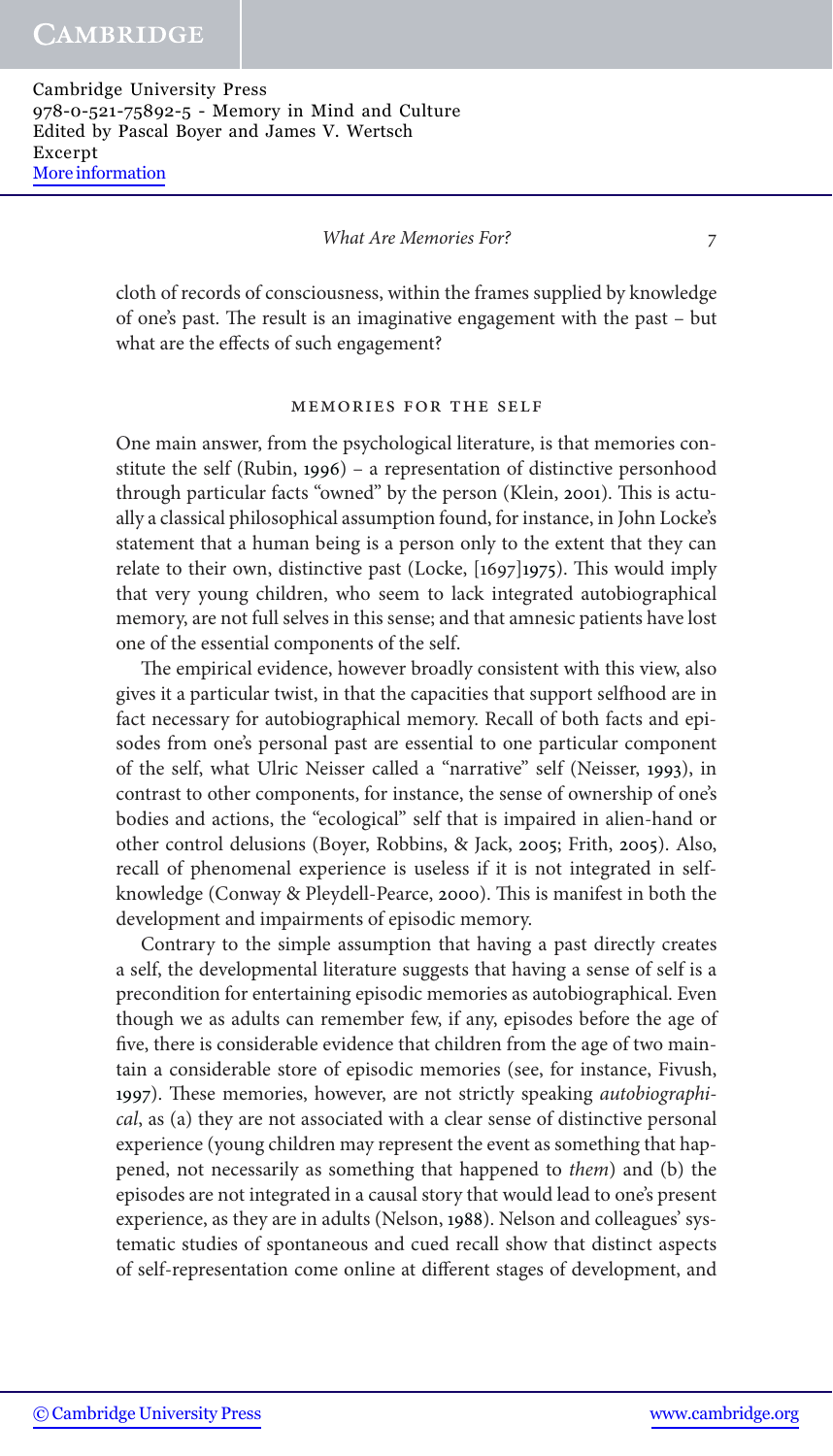8 *In Mind, Culture, and History: A Special Perspective*

each of these stages is characterized by a different way of representing one's own past experience (Nelson, 2003; Nelson & Fivush, 2004). A distinction between actually experienced and imagined events predates a sense that recalled experiences are located in the past. This is true of one's own, unique past, and one's access to that past is also unique (Nelson & Fivush, 2004). Early episodic recall in children lacks the certainty that makes memory seemingly real – in psychological terms, a developed capacity for reality monitoring (Sluzenski, Newcombe, & Ottinger, 2004), a point vividly illustrated by this dialogue between father and daughter in Shakespeare's *The Tempest*:

#### PROSPERO

[...] Canst thou remember A time before we came unto this cell? I do not think thou canst, for then thou wast not Out three years old.

#### MIRANDA

Certainly, sir, I can. […] 'Tis far off And rather like a dream than an assurance That my remembrance warrants.

Indeed, one of the components that selfhood creates is the "assurance" that memory "warrants," that the facts are indeed records of own experience rather than of dreams or fantasies. This dependence of autobiographical memories on self-representations is certainly relevant to the familiar phenomenon of childhood amnesia, a failure to retrieve all but a few of the episodes encoded before age four or five (Rubin, 2000).

Autobiographical memories, then, depend on what Conway, (1996) called a "self-system" of current goals and semantic knowledge of the self. This is clear not just in the developmental facts reviewed so far but in cultural differences as well. People in different places construe the connections between self and others in slightly different ways. They also retrieve autobiographical memories that support these implicit assumptions about selfhood. For instance, the U.S. versus East Asia difference in terms of "independent" versus "interdependent" ways of construing the self (Markus & Kitayama, 1991) is correlated with important differences in the age of first memories (later by about six months in Asia) as well as their content (more generic, with more characters, in Asia) (Ji, Schwarz, & Nisbett, 2000; Leichtman, Wang, & Pillemer, 2003; Wang & Conway, 2004). The differences in both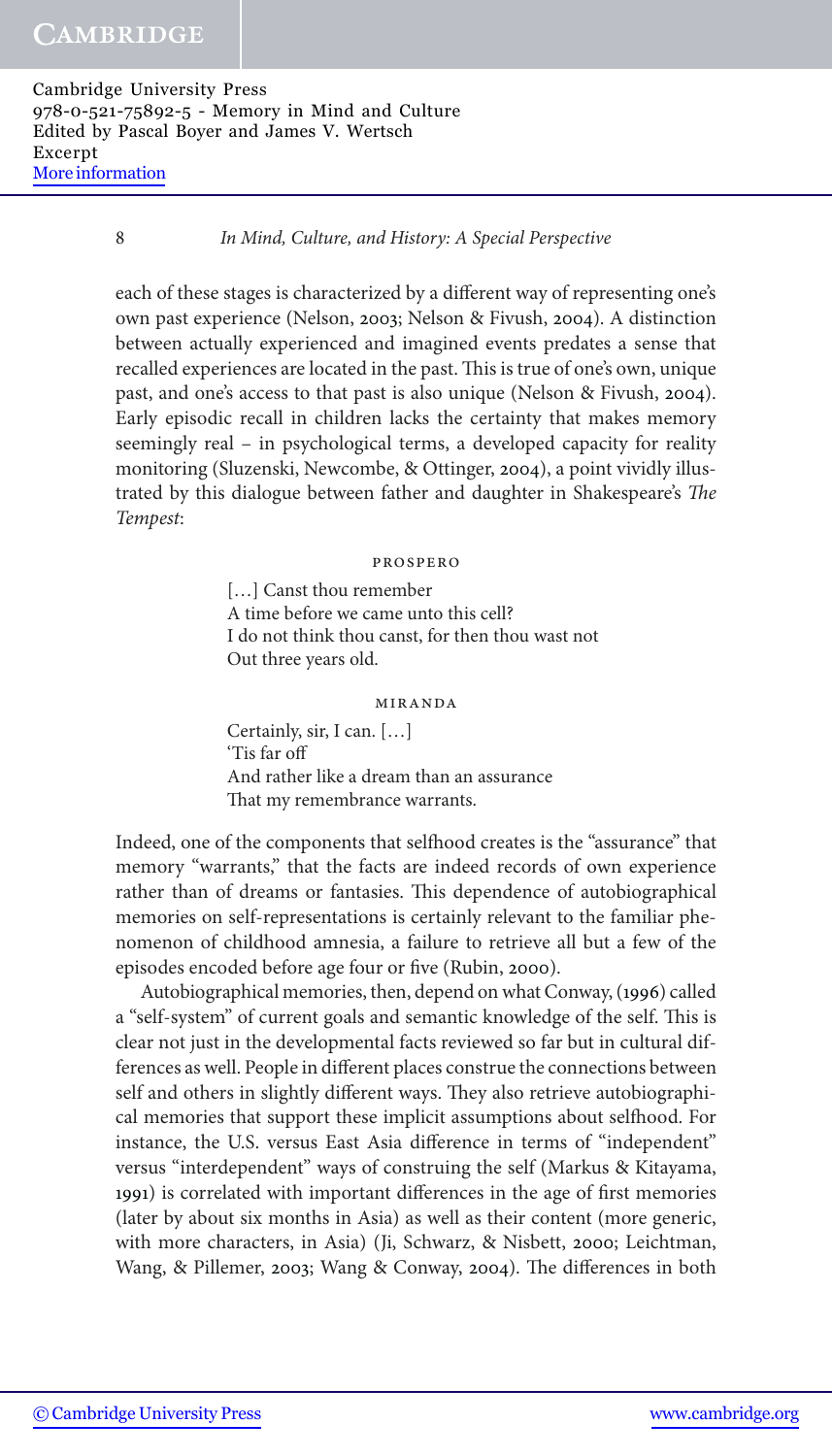*What Are Memories For?* 9

self-image and memory may be mediated by early, culturally variable practices of child-adult dialogue about own experience (Wang, 2001). Even in terms of large-scale narrative, it would seem that autobiographical memory is driven by normative considerations, among them by a sense of what the normal cultural "life-script" is, what events punctuate it, in what order and with what results (Berntsen & Rubin, 2004; Berntsen & Bohn, this volume).

As far as impairment is concerned, here too the evidence would point to a major revision of the Lockean picture. We may expect that losing access to one's past is, in some real sense, losing access to one's self or at least to a major component of it. However, apart from exceedingly rare cases of fugue states with complete and durable retrograde amnesia, this is not what the clinical evidence suggests. On the contrary, patients do know that they have a past, and that it is connected to their personal identity. They also have access to some summary description of their own personality traits, before and after their accident (Klein, Cosmides, & Costabile, 2003; Klein, Cosmides, Costabile, & Mei, 2002a). Contrary to the classical picture, the loss of most episodic memories, even accompanied by anterograde amnesia (failure to form new memories), does not quite result in the complete loss of identity – see the famous cases of patients HM (Corkin, 2002) and KC (Rosenbaum et al., 2005). This, too, would support the notion that a large part of the sense of self, including the narrative self, is maintained by *semantic* knowledge of the past, as a frame within which recalled episodes are intelligible and provide an intuition of reality (Conway, 1996; Williams & Conway, this volume).

## Memories for Social Groups

What do shared memories do for social groups? Here too we find that empirical evidence to some extent challenges a common and seemingly innocuous assumption – that memories sustain a distinctive *identity*, which is what social groups need, maintain, and transmit to further generations. This is one of the main themes in what David Blight called the "memory boom" (this volume), the renewed interest of historians, anthropologists, and the general public in the collective construction of a common past. Increasingly, historians have focused on the development of memories for historical events, in the many ways in which the past is constructed, retrieved, or distorted as part of various identity projects (see, for instance, Blight, 2002, on the American Civil War) and in particular on the ways in which people associate particular places with particular visions of the historical past (see Nora,